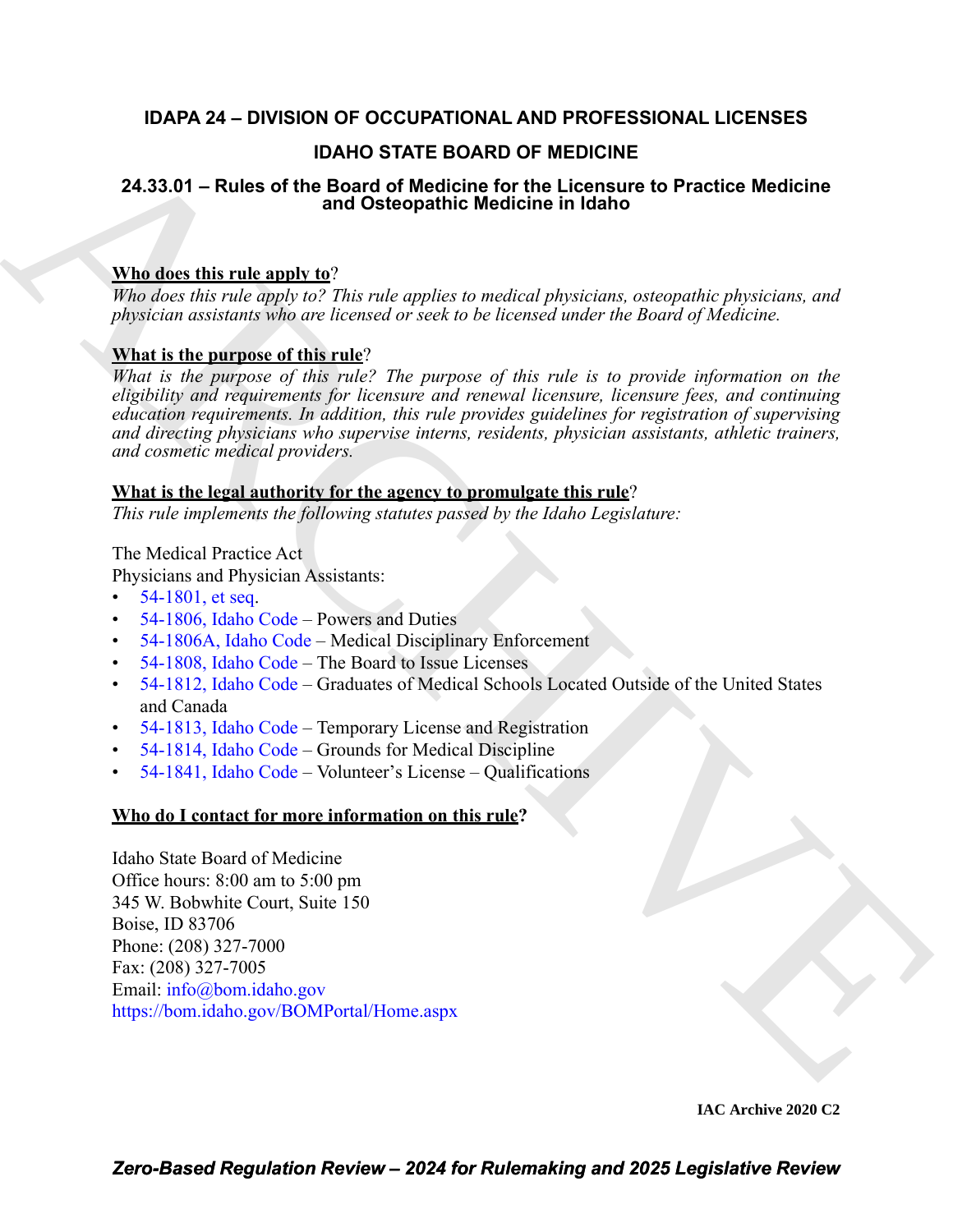# *Table of Contents*

# **24.33.01 – Rules of the Board of Medicine for the Licensure to Practice Medicine and Osteopathic Medicine in Idaho**

| 051. Licensure For Graduates Of International Medical Schools Located |  |
|-----------------------------------------------------------------------|--|
|                                                                       |  |
|                                                                       |  |
| 080. Physician Panelist For Prelitigation Consideration Of Medical    |  |
|                                                                       |  |
|                                                                       |  |
|                                                                       |  |
| 151. Definitions Relating to Supervising and Directing Physicians.  6 |  |
|                                                                       |  |
|                                                                       |  |
|                                                                       |  |
|                                                                       |  |
|                                                                       |  |
|                                                                       |  |
|                                                                       |  |
|                                                                       |  |
|                                                                       |  |
|                                                                       |  |
|                                                                       |  |
|                                                                       |  |
|                                                                       |  |
|                                                                       |  |
|                                                                       |  |
|                                                                       |  |
|                                                                       |  |
|                                                                       |  |

**IAC Archive 2020 C2**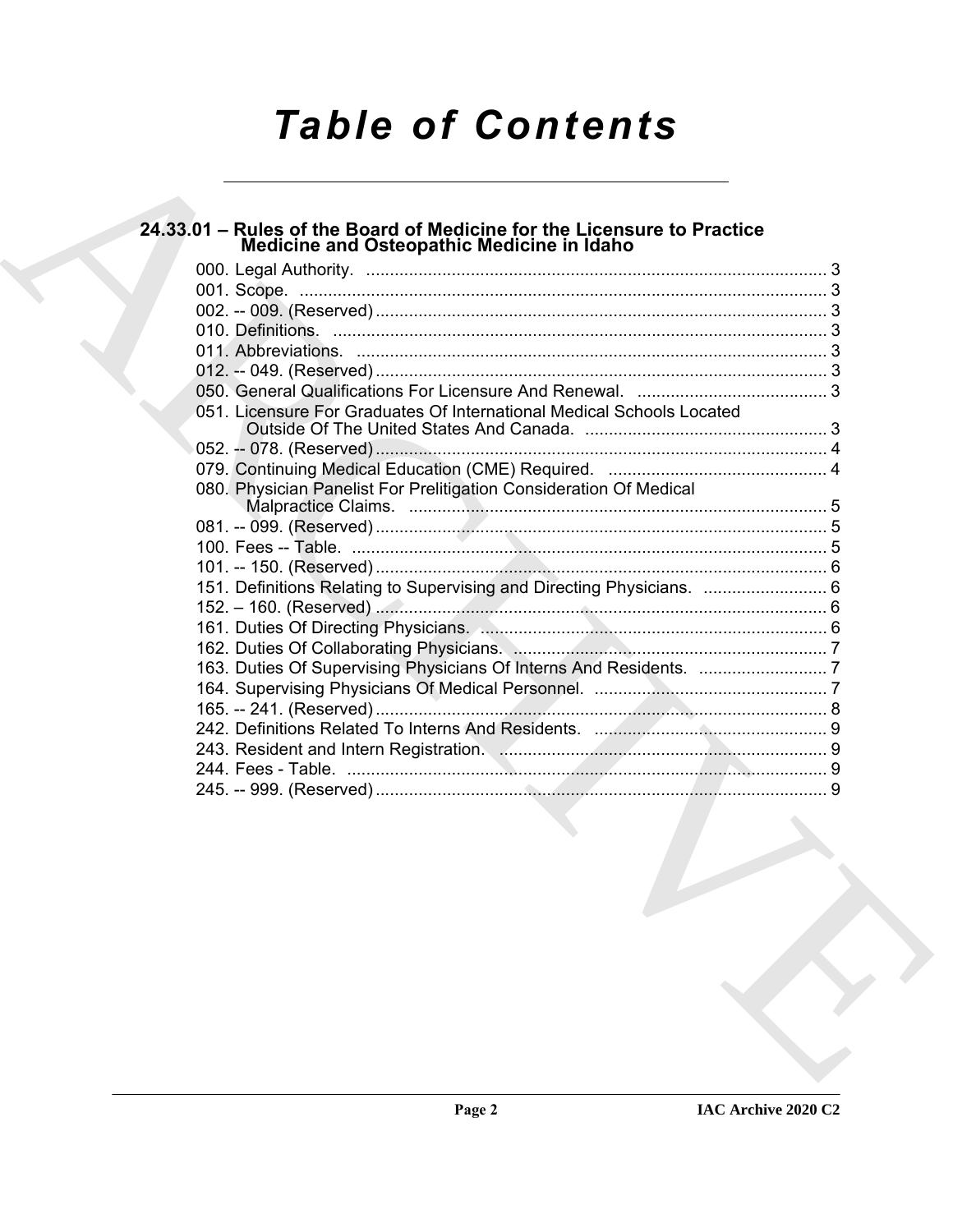#### <span id="page-2-0"></span>**24.33.01 – RULES OF THE BOARD OF MEDICINE FOR THE LICENSURE TO PRACTICE MEDICINE AND OSTEOPATHIC MEDICINE IN IDAHO**

#### <span id="page-2-26"></span><span id="page-2-1"></span>**000. LEGAL AUTHORITY.**

|                                                    |  | The rules are promulgated pursuant to Sections 6-1002, 54-1806(2), 54-1806(4), 54-1806(11), 54-1806A, 54-1807, |
|----------------------------------------------------|--|----------------------------------------------------------------------------------------------------------------|
| 54-1812, 54-1813, 54-1814 and 54-1841, Idaho Code. |  | $(7-1-21)T$                                                                                                    |

<span id="page-2-2"></span>

| 001. | SCOPE.                                                                                 |             |
|------|----------------------------------------------------------------------------------------|-------------|
|      | The rules govern the licensure to practice medicine and osteopathic medicine in Idaho. | $(7-1-21)T$ |

#### <span id="page-2-3"></span>**002. -- 009. (RESERVED)**

#### <span id="page-2-21"></span><span id="page-2-20"></span><span id="page-2-19"></span><span id="page-2-12"></span><span id="page-2-11"></span><span id="page-2-10"></span><span id="page-2-9"></span><span id="page-2-5"></span><span id="page-2-4"></span>**010. DEFINITIONS.**

| 000.                          | LEGAL AUTHORITY.<br>The rules are promulgated pursuant to Sections 6-1002, 54-1806(2), 54-1806(4), 54-1806(11), 54-1806A, 54-1807,<br>54-1812, 54-1813, 54-1814 and 54-1841, Idaho Code.                                                                                                                                        | $(7-1-21)T$ |
|-------------------------------|---------------------------------------------------------------------------------------------------------------------------------------------------------------------------------------------------------------------------------------------------------------------------------------------------------------------------------|-------------|
| 001.                          | <b>SCOPE.</b><br>The rules govern the licensure to practice medicine and osteopathic medicine in Idaho.                                                                                                                                                                                                                         | $(7-1-21)T$ |
|                               | 002. -- 009. (RESERVED)                                                                                                                                                                                                                                                                                                         |             |
| 010.                          | DEFINITIONS.                                                                                                                                                                                                                                                                                                                    |             |
| 01.                           | Acceptable International School of Medicine. An international medical school located outside<br>the United States or Canada that meets the standards for medical educational facilities set forth in Subsection 051.02<br>and is accredited by the ECFMG.                                                                       | $(7-1-21)T$ |
| 02.                           | Medical Practice Act. Title 54, Chapter 18, Idaho Code.                                                                                                                                                                                                                                                                         | $(7-1-21)T$ |
| 011.                          | <b>ABBREVIATIONS.</b>                                                                                                                                                                                                                                                                                                           |             |
| 01.                           | <b>ACGME.</b> Accreditation Council for Graduate Medical Education.                                                                                                                                                                                                                                                             | $(7-1-21)T$ |
| 02.                           | AOA. American Osteopathic Association.                                                                                                                                                                                                                                                                                          | $(7-1-21)T$ |
| 03.                           | COCA. Commission on Osteopathic College Accreditation.                                                                                                                                                                                                                                                                          | $(7-1-21)T$ |
| 04.                           | <b>ECFMG</b> . Educational Commission for Foreign Medical Graduates.                                                                                                                                                                                                                                                            | $(7-1-21)T$ |
| 05.                           | FAIMER. Foundation for Advancement of International Medical Education.                                                                                                                                                                                                                                                          | $(7-1-21)T$ |
| 06.                           | FSMB. Federation of State Medical Boards.                                                                                                                                                                                                                                                                                       | $(7-1-21)T$ |
| 07.                           | LCME. Liaison Committee on Medical Education.                                                                                                                                                                                                                                                                                   | $(7-1-21)T$ |
| 08.                           | <b>USMLE</b> . United States Medical Licensing Exam.                                                                                                                                                                                                                                                                            | $(7-1-21)T$ |
| 09.                           | <b>WFME.</b> World Federation for Medical Education.                                                                                                                                                                                                                                                                            | $(7-1-21)T$ |
|                               | $012. - 049. (RESERVED)$                                                                                                                                                                                                                                                                                                        |             |
| 050.<br>Board approved forms. | GENERAL QUALIFICATIONS FOR LICENSURE AND RENEWAL.<br>Requirements for licensure and renewal are found in Title 54, Chapter 18, Idaho Code, IDAPA 24.33.03, and on                                                                                                                                                               | $(7-1-21)T$ |
| 01.                           | Additional Circumstances. The Board may require further inquiry when in its judgment the need<br>is apparent as outlined in Board policy.                                                                                                                                                                                       | $(7-1-21)T$ |
| 02.<br>competence.            | Special Purpose Examination. Upon inquiry, if further examination is required, the Board may<br>require passage of the Special Purpose Examination (SPEX) administered by the FSMB, a post licensure assessment<br>conducted by the FSMB, or an evaluation by an independent agency accepted by the Board to evaluate physician | $(7-1-21)T$ |
| 03.                           | Board Determinations. Where the Board deems necessary, it may limit, condition, or restrict a<br>newly issued license based on the Board's determination and the recommendation of the assessment or evaluation.                                                                                                                | $(7-1-21)T$ |
| 051.                          | LICENSURE FOR GRADUATES OF INTERNATIONAL MEDICAL SCHOOLS LOCATED<br><b>OUTSIDE OF THE UNITED STATES AND CANADA.</b>                                                                                                                                                                                                             |             |
| 01.                           | International Medical Graduate. In addition to meeting the requirements of Section 050,<br>graduates of international medical schools located outside of the United States and Canada must submit to the Board:                                                                                                                 |             |
|                               |                                                                                                                                                                                                                                                                                                                                 |             |

#### <span id="page-2-18"></span><span id="page-2-17"></span><span id="page-2-16"></span><span id="page-2-15"></span><span id="page-2-14"></span><span id="page-2-13"></span><span id="page-2-6"></span>**012. -- 049. (RESERVED)**

#### <span id="page-2-25"></span><span id="page-2-23"></span><span id="page-2-22"></span><span id="page-2-7"></span>**050. GENERAL QUALIFICATIONS FOR LICENSURE AND RENEWAL.**

#### <span id="page-2-28"></span><span id="page-2-27"></span><span id="page-2-24"></span><span id="page-2-8"></span>**051. LICENSURE FOR GRADUATES OF INTERNATIONAL MEDICAL SCHOOLS LOCATED OUTSIDE OF THE UNITED STATES AND CANADA.**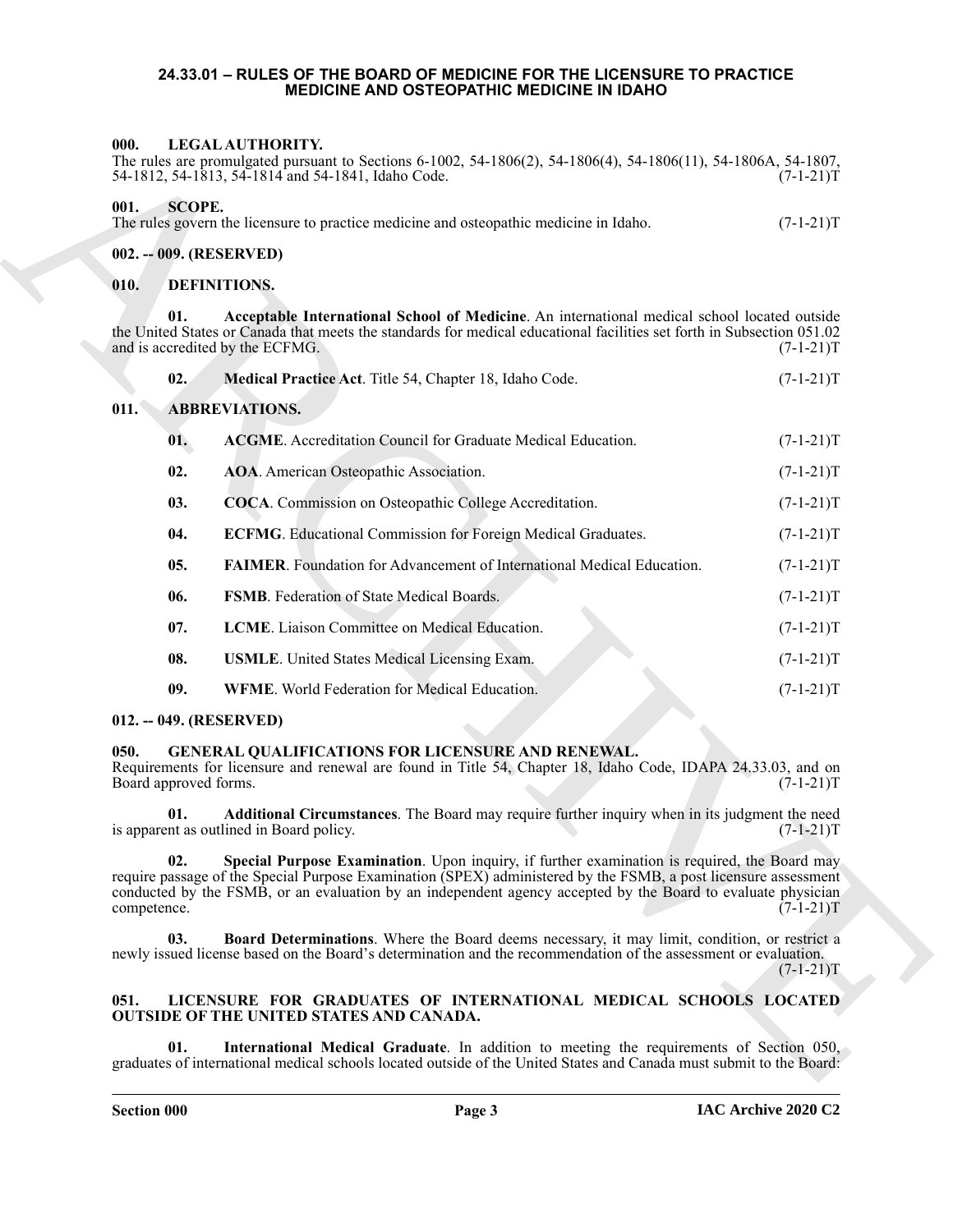#### *IDAHO ADMINISTRATIVE CODE IDAPA 24.33.01 – Rules for Licensure to Practice DOPL – Board of Medicine Medicine & Osteopathic Medicine in Idaho*

#### $(7-1-21)T$

**a.** Original certificate from the ECFMG or original documentation that the applicant has passed the examination either administered or recognized by the ECFMG and passed an examination acceptable to the Board that demonstrates qualification for licensure or successfully completed the USMLE;  $(7-1-21)$ T

**b.** Original documentation directly from the international medical school that establishes to the satisfaction of the Board that the international medical school meets the standards for medical educational facilities set forth in Subsection 051.02; (7-1-21)T

**c.** A transcript from the international medical school showing successful completion of all the courses taken and grades received and original documentation of successful completion of all clinical coursework; and  $(7-1-21)T$ 

**2004** - Braard of Medicine <sup>2</sup> - Medicine 2. Distribution at the system of the system of the system of the system of the system of the system of the system of the system of the system of the system of the system of the s **d.** Original documentation of successful completion of two (2) years of progressive postgraduate training at one (1) training program accredited for internship, residency, or fellowship training by the ACGME, AOA or the Royal College of Physicians and Surgeons of Canada or its successor organization, provided however, a resident who is attending an Idaho based residency program may be licensed after successful completion of one (1) years of progressive post graduate training, if the following conditions are met: (7-1-21)T

i. Written approval of the residency program director;  $(7-1-21)$ T

ii. Signed written contract with the Idaho residency program to complete the entire residency program; (7-1-21)T

iii. Remained in good standing at the Idaho-based residency program;  $(7-1-21)$ T

iv. Notified the Board within thirty (30) days if there is a change in circumstances or affiliation with ram; and  $(7-1-21)T$ the program; and

v. Received a MD or DO degree from an approved school that is eligible for Idaho licensure after graduation. (7-1-21)T graduation.  $(7-1-21)T$ 

**02. International Medical School Requirements**. An international medical school must be listed in the World Directory of Medical Schools, a joint venture of WFME and FAIMER. Graduates of schools not listed in WFME or FAIMER must submit to the Board original documentation of three (3) of the four (4) requirements listed<br>(7-1-21)T below: (7-1-21)T

<span id="page-3-4"></span>**a.** A valid ECFMG Certificate. (7-1-21)T

**b.** Successful completion of three (3) years of progressive post graduate training at one (1) training program accredited for internship, residency or fellowship training in an ACGME or AOA or Royal College of Physicians and Surgeons of Canada or its successor organization's approved program. (7-1-21)T

**c.** Current board certification by a specialty board approved by the American Board of Medical es or the AOA.  $(7-1-21)T$ Specialties or the AOA.

**d.** Evidence of five (5) years of unrestricted practice as a licensee of any United States or Canadian jurisdiction.  $(7-1-21)T$ jurisdiction. (7-1-21)T

## <span id="page-3-0"></span>**052. -- 078. (RESERVED)**

## <span id="page-3-2"></span><span id="page-3-1"></span>**079. CONTINUING MEDICAL EDUCATION (CME) REQUIRED.**

<span id="page-3-3"></span>**01. Renewal**. Each person licensed to practice medicine and surgery or osteopathic medicine or surgery in Idaho shall complete no less than forty (40) hours of practice relevant, Category 1, CME every two (2) years. (7-1-21)T  $years.$  (7-1-21) $T$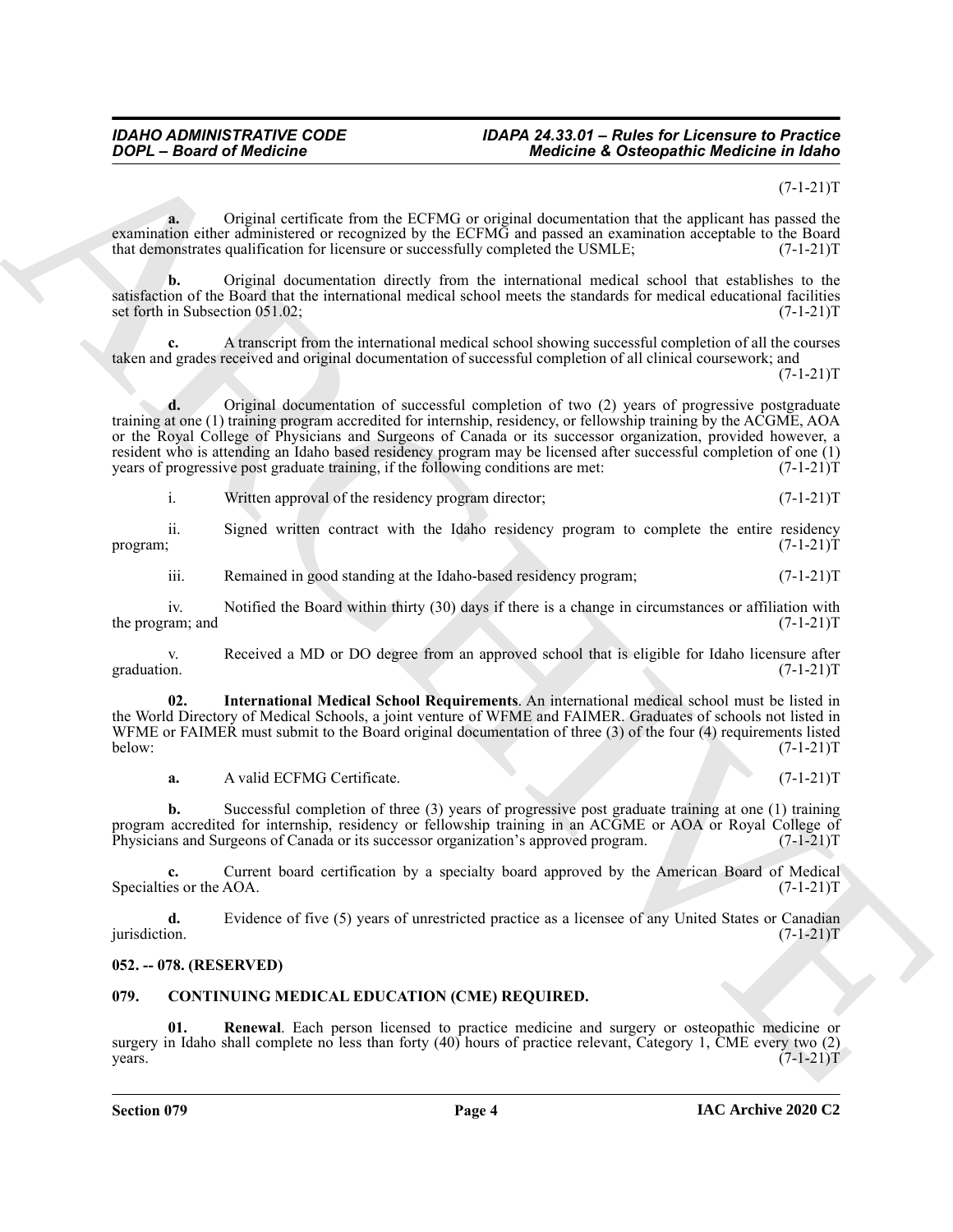## <span id="page-4-10"></span><span id="page-4-9"></span><span id="page-4-8"></span><span id="page-4-4"></span><span id="page-4-3"></span><span id="page-4-0"></span>**080. PHYSICIAN PANELIST FOR PRELITIGATION CONSIDERATION OF MEDICAL MALPRACTICE CLAIMS.**

## <span id="page-4-11"></span><span id="page-4-1"></span>**081. -- 099. (RESERVED)**

## <span id="page-4-7"></span><span id="page-4-6"></span><span id="page-4-2"></span>**100. FEES -- TABLE.**

<span id="page-4-5"></span>

|               |                                                                                                                                                                                                                                                                                                                                                                                                                                                     | <b>Medicine &amp; Osteopathic Medicine in Idaho</b>                                                                   |
|---------------|-----------------------------------------------------------------------------------------------------------------------------------------------------------------------------------------------------------------------------------------------------------------------------------------------------------------------------------------------------------------------------------------------------------------------------------------------------|-----------------------------------------------------------------------------------------------------------------------|
| compliance.   | 02.<br>indicating compliance. The Board, in its discretion, may require such additional evidence as is necessary to verify                                                                                                                                                                                                                                                                                                                          | Verification of Compliance. Licensees will, at license renewal, provide an attestation to the Board<br>$(7-1-21)T$    |
|               | 03.<br>American Board of Medical Specialties, the AOA, or the Royal College of Physicians and Surgeons of Canada or its<br>successor organization in lieu of compliance with continuing education requirements during the cycle in which the<br>certification or recertification is granted. The Board may also grant an exemption for full time participation in a<br>residency or fellowship training at a professionally accredited institution. | Alternate Compliance. The Board may accept certification or recertification by a member of the<br>$(7-1-21)T$         |
| this chapter. | 04.<br>license of any person whom the Board determines has failed to comply with the continuing education requirements of                                                                                                                                                                                                                                                                                                                           | Penalties for Noncompliance. The Board may condition, limit, suspend, or refuse to renew the<br>$(7-1-21)T$           |
| 080.          | PHYSICIAN PANELIST<br><b>MALPRACTICE CLAIMS.</b>                                                                                                                                                                                                                                                                                                                                                                                                    | FOR PRELITIGATION CONSIDERATION<br><b>MEDICAL</b><br>OF                                                               |
|               | 01.<br>available to serve in any two (2) year period, or a longer period not to exceed five (5) years, as determined by the<br>panel chairman, as a physician panelist for prelitigation consideration of a medical malpractice claim.                                                                                                                                                                                                              | <b>Eligibility.</b> A physician licensed to practice medicine or osteopathic medicine in Idaho must be<br>$(7-1-21)T$ |
|               | 02.<br>served on a prelitigation panel during any previous two (2) year period, or a longer period not to exceed five (5) years,<br>as determined by the panel chairman or for good cause shown, is excused by the panel chairman. To show good cause                                                                                                                                                                                               | Excusing Physicians from Serving. A physician panelist so selected must serve unless he had                           |
|               | for relief from serving, the selected physician panelist must present an affidavit to the panel chairman which shall set<br>out the facts showing that service would constitute an unreasonable burden or undue hardship. The panel chairman<br>has the sole authority to excuse a selected physician from serving on a prelitigation panel.<br>03.                                                                                                 | $(7-1-21)T$                                                                                                           |
|               | license of any physician whom the Board determines has failed to serve as a physician panelist for the prelitigation<br>consideration of a medical malpractice claim.                                                                                                                                                                                                                                                                               | Penalties for Noncompliance. The Board may condition, limit, suspend, or refuse to renew the<br>$(7-1-21)T$           |
|               | 081. -- 099. (RESERVED)                                                                                                                                                                                                                                                                                                                                                                                                                             |                                                                                                                       |
| <b>100.</b>   | <b>FEES</b> -- TABLE.                                                                                                                                                                                                                                                                                                                                                                                                                               |                                                                                                                       |
|               | 01.<br>Fees -- Table. Nonrefundable fees are as follows:                                                                                                                                                                                                                                                                                                                                                                                            |                                                                                                                       |
|               | Fees - Table (Non-Refundable)                                                                                                                                                                                                                                                                                                                                                                                                                       |                                                                                                                       |
|               | Licensure Fee                                                                                                                                                                                                                                                                                                                                                                                                                                       | Not more than \$600<br>a.                                                                                             |
|               | <b>Temporary License</b>                                                                                                                                                                                                                                                                                                                                                                                                                            | Not more than \$300<br>$\overline{a}$                                                                                 |
|               | Reinstatement License Fee<br>plus total of renewal fees not paid by applicant                                                                                                                                                                                                                                                                                                                                                                       | Not more than \$300                                                                                                   |
|               | Inactive License Renewal Fee                                                                                                                                                                                                                                                                                                                                                                                                                        | Not more than \$100<br>$\overline{\phantom{a}}$                                                                       |
|               | Renewal of License to Practice Medicine Fee                                                                                                                                                                                                                                                                                                                                                                                                         | Not more than \$300                                                                                                   |
|               | <b>Duplicate Wallet License</b>                                                                                                                                                                                                                                                                                                                                                                                                                     | Not more than \$20<br>$\blacksquare$                                                                                  |
|               | <b>Duplicate Wall Certificate</b>                                                                                                                                                                                                                                                                                                                                                                                                                   | Not more than \$50<br>$\overline{\phantom{a}}$                                                                        |
|               | Volunteer License Application Fee                                                                                                                                                                                                                                                                                                                                                                                                                   | \$0<br>$\blacksquare$                                                                                                 |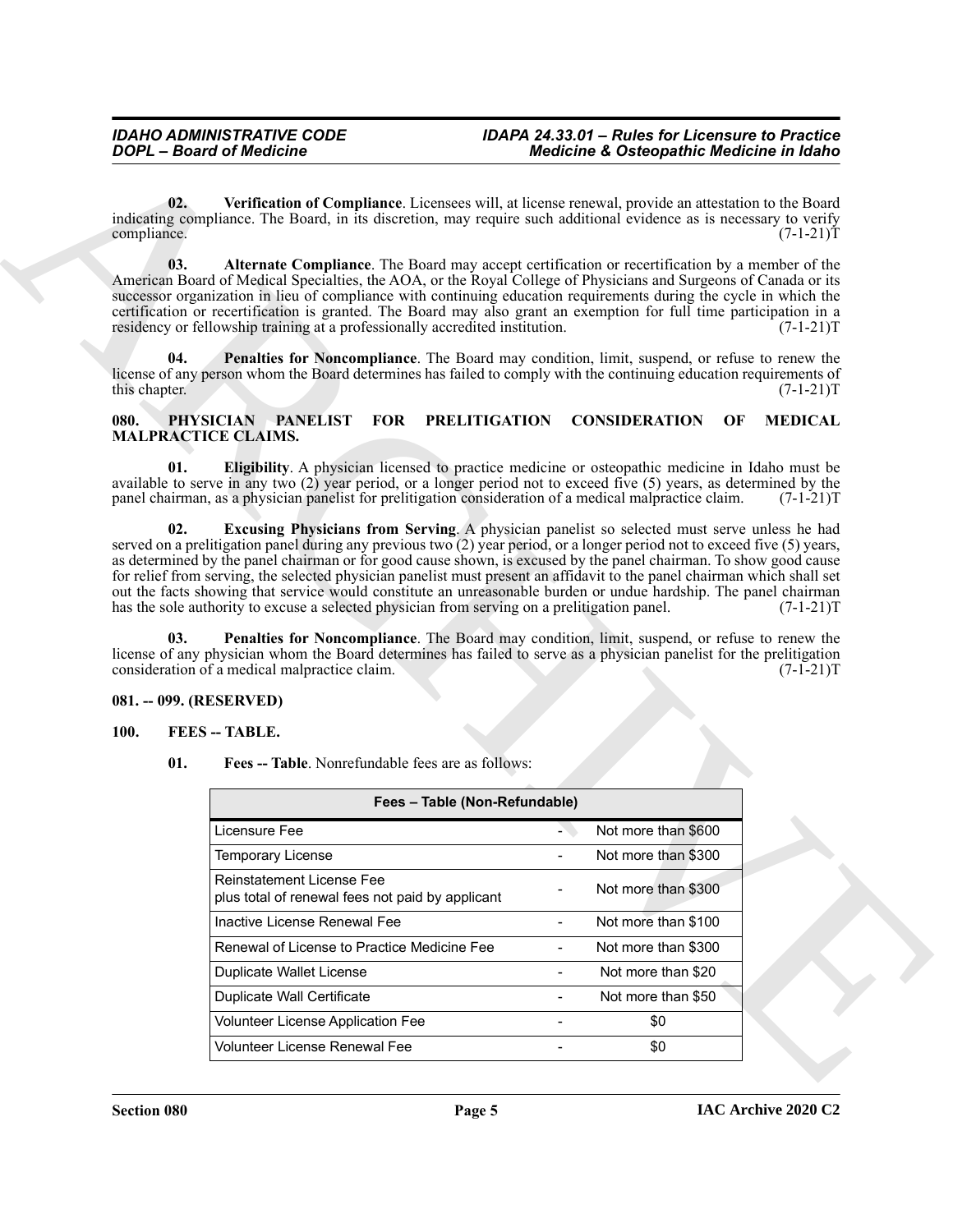$(7-1-21)T$ 

<span id="page-5-15"></span>**02.** Administrative Fees for Services. Administrative fees for services shall be billed on the basis of time and cost. (7-1-21)T time and cost.  $(7-1-21)T$ 

### <span id="page-5-0"></span>**101. -- 150. (RESERVED)**

#### <span id="page-5-5"></span><span id="page-5-4"></span><span id="page-5-1"></span>**151. DEFINITIONS RELATING TO SUPERVISING AND DIRECTING PHYSICIANS.**

**01. Athletic Trainer**. A person who has met the qualifications for licensure as set forth in Title 54, Chapter 39, Idaho Code, is licensed under that chapter, and carries out the practice of athletic training under the direction of a designated Idaho licensed physician, registered with the Board. (7-1-21)T direction of a designated Idaho licensed physician, registered with the Board.

<span id="page-5-7"></span><span id="page-5-6"></span>**02. Directing Physician**. A designated Idaho licensed physician, registered with the Board pursuant to this chapter and Title 54, Chapter 39, Idaho Code, who oversees the practice of athletic training and is responsible for the athletic training services provided by the athletic trainer. This chapter does not authorize the practice of medicine<br>or any of its branches by a person not so licensed by the Board. (7-1-21) or any of its branches by a person not so licensed by the Board.

**2004** - Beared of Medicine <sup>2</sup> - **Advisoring Constrainers** for distribution of Distribution in Value 10.<br>
Since 2008 - Administrative Foct for Services, Administrative fact for territoric Highler (1942) 11:<br>
13. Latitude **03. Medical Personnel**. An individual who provides cosmetic treatments using prescriptive medical/ cosmetic devices and products that are exclusively non-incisive or non-ablative under the direction and supervision of a supervising physician registered with the Board, pursuant to the applicable Idaho statutes and the applicable rules promulgated by the Board. (7-1-21)T promulgated by the Board.

<span id="page-5-8"></span>**04. Supervising Physician of Interns or Residents**. Any person approved by and registered with the Board who is licensed to practice medicine and surgery or osteopathic medicine and surgery in Idaho, who signs the application for registration of an intern or resident, and who is responsible for the direction and supervision of their activities. (7-1-21)T activities. (7-1-21)T

<span id="page-5-9"></span>**05. Supervising Physician of Medical Personnel**. An Idaho licensed physician who is registered with the Board pursuant to this chapter, who supervises and has full responsibility for cosmetic treatments using<br>prescriptive medical/cosmetic devices and products provided by medical personnel. (7-1-21) prescriptive medical/cosmetic devices and products provided by medical personnel.

## <span id="page-5-2"></span>**152. – 160. (RESERVED)**

#### <span id="page-5-10"></span><span id="page-5-3"></span>**161. DUTIES OF DIRECTING PHYSICIANS.**

<span id="page-5-13"></span>**01. Responsibilities**. The directing physician accepts full responsibility for the acts and athletic training services provided by the athletic trainer and oversees the practice of athletic training of the athletic trainer, and for the supervision of such acts which include, but are not limited to:  $(7-1-21)T$ 

**a.** An on-site visit at least semiannually to personally observe the quality of athletic training services is and  $(7-1-21)T$ provided; and

**b.** Recording of a periodic review of a representative sample of the records, including, but not limited to, records made from the past six (6) months of the review to evaluate the athletic training services that were provided.  $(7-1-21)T$ provided.  $(7-1-21)T$ 

<span id="page-5-14"></span>**02. Scope of Practice**. The directing physician must ensure the scope of practice of the athletic trainer, as set forth in IDAPA 24.33.05, and Section 54-3903, Idaho Code, will be limited to and consistent with the scope of practice of the directing physician and exclude any independent practice of athletic training by an athletic trainer.

 $(7-1-21)T$ 

**03. Directing Responsibility**. The responsibilities and duties of a directing physician may not be transferred to a business entity, professional corporation, or partnership, nor may they be assigned to another physician without prior notification and Board approval. (7-1-21) physician without prior notification and Board approval.

<span id="page-5-12"></span><span id="page-5-11"></span>**04. Available Supervision**. The directing physician will oversee the activities of the athletic trainer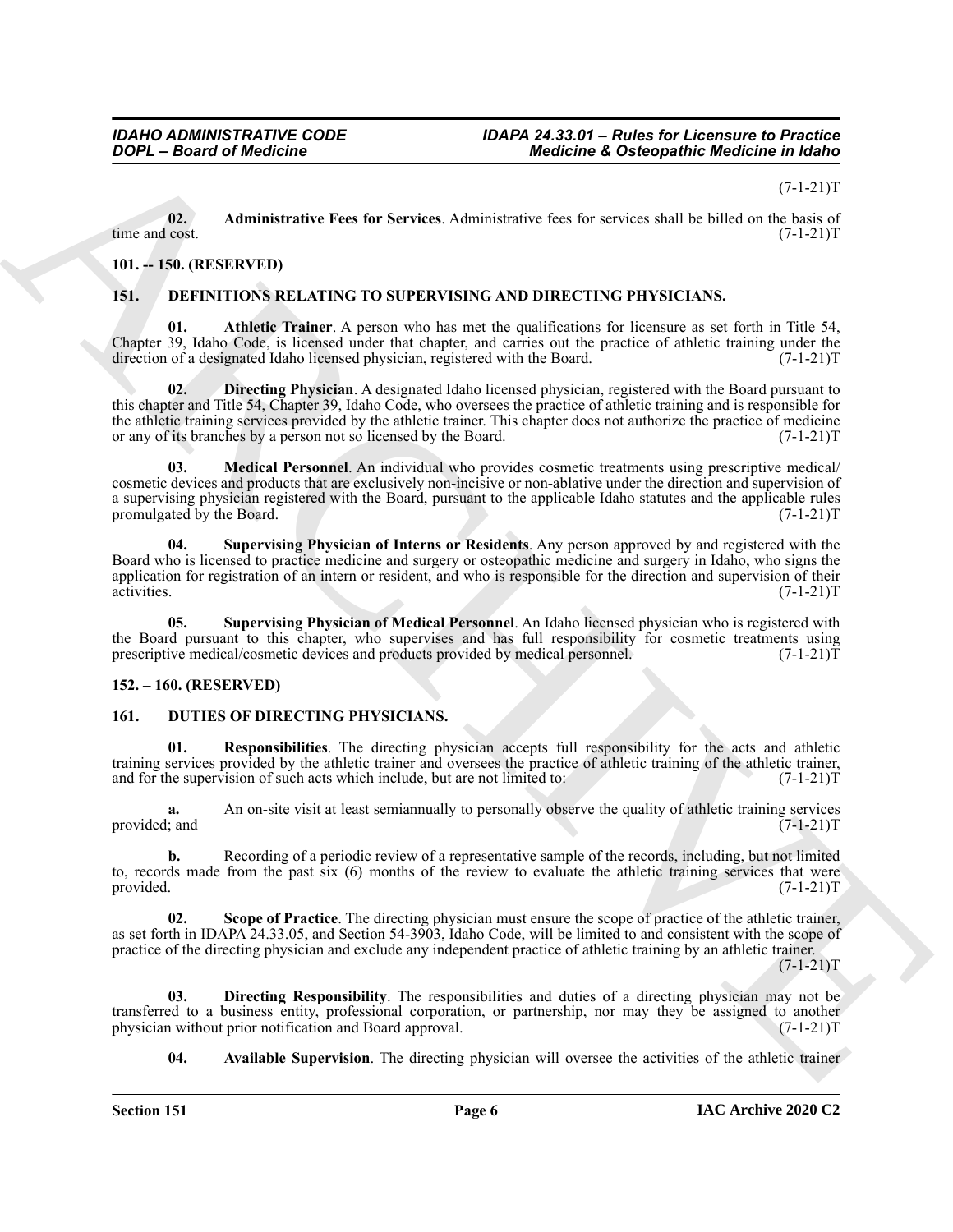and must be available either in person or by telephone to supervise, direct, and counsel the athletic trainer. The scope and nature of the direction of the athletic trainer will be outlined in an athletic training service plan or protocol, as set forth in IDAPA 24.33.05. forth in IDAPA  $24.33.05$ .

<span id="page-6-5"></span>**05. Disclosure**. It is the responsibility of each directing physician to ensure that each athlete who athletic training services is aware of the fact that said person is not a licensed physician. (7-1-21) receives athletic training services is aware of the fact that said person is not a licensed physician.

## <span id="page-6-4"></span><span id="page-6-3"></span><span id="page-6-0"></span>**162. DUTIES OF COLLABORATING PHYSICIANS.**

**01. Responsibilities**. A collaborating physician is responsible for complying with the requirements set forth in Title 54, Chapter 18 and IDAPA 24.33.02 when collaborating and consulting in the medical services provided by any physician assistant or graduate physician assistant either through a collaborative practice agreement or<br>through the facility by laws or procedures of any facility with credentialing and privileging systems. (7-1-21 through the facility bylaws or procedures of any facility with credentialing and privileging systems.

## <span id="page-6-6"></span><span id="page-6-1"></span>**163. DUTIES OF SUPERVISING PHYSICIANS OF INTERNS AND RESIDENTS.**

<span id="page-6-9"></span>**01. Responsibilities**. The supervising physician is responsible for the direction and supervision of the medical acts and patient services provided by an intern or resident. The direction and supervision of such activities include, but are not limited to: (7-1-21)T

Synchronous direct communication at least monthly with intern or resident to ensure the quality of  $(7-1-21)T$ care provided;

**b.** Recording of a periodic review of a representative sample of medical records to evaluate the services that are provided; and  $(7-1-21)$ T medical services that are provided; and

<span id="page-6-8"></span><span id="page-6-7"></span>**c.** Regularly scheduled conferences between the supervising physician and the intern or resident.  $(7-1-21)T$ 

**02. Available Supervision**. The supervising physician will oversee the activities of the intern or resident, and must always be available either in person or by telephone to supervise, direct and counsel the intern or resident. (7-1-21) resident. (7-1-21)T

**03. Disclosure**. It is the responsibility of each supervising physician to ensure that each patient who receives the services of an intern or resident is notified of the fact that said person is not a licensed physician.

 $(7-1-21)T$ 

 $(7-1-21)T$ 

## <span id="page-6-10"></span><span id="page-6-2"></span>**164. SUPERVISING PHYSICIANS OF MEDICAL PERSONNEL.**

**Solution School of the same of the same of the same of the same of the same of the same of the same of the same of the same of the same of the same of the same of the same of the same of the same of the same of the same** The "practice of medicine" as defined in Section 54-1803(1), Idaho Code, includes the performance of cosmetic treatments using prescriptive medical/cosmetic devices and products which penetrate and alter human tissue. Such cosmetic treatments can result in complications such as visual impairment, blindness, inflammation, burns, scarring, hypopigmentation, and hyperpigmentation and, therefore, can only be performed as set forth herein. This chapter does not authorize the practice of medicine or any of its branches by a person not so licensed by the Board.(7-1-21)T

## <span id="page-6-11"></span>**01. Definitions**. (7-1-21)T

**a.** Ablative. Ablative is the separation, eradication, removal, or destruction of human tissue.

**b.** Incisive. Incisive is the power and quality of cutting of human tissue. (7-1-21)T

Cosmetic Treatment. An aesthetic treatment prescribed by a physician for a patient that uses cal/cosmetic devices and/or products to penetrate or alter human tissue. (7-1-21)T prescriptive medical/cosmetic devices and/or products to penetrate or alter human tissue.

**d.** Prescriptive Medical/Cosmetic Device. A federal food and drug administration approved prescriptive device that uses waveform energy including, but not limited to, intense pulsed light or lasers, to cosmetically alter human tissue. (7-1-21) cosmetically alter human tissue.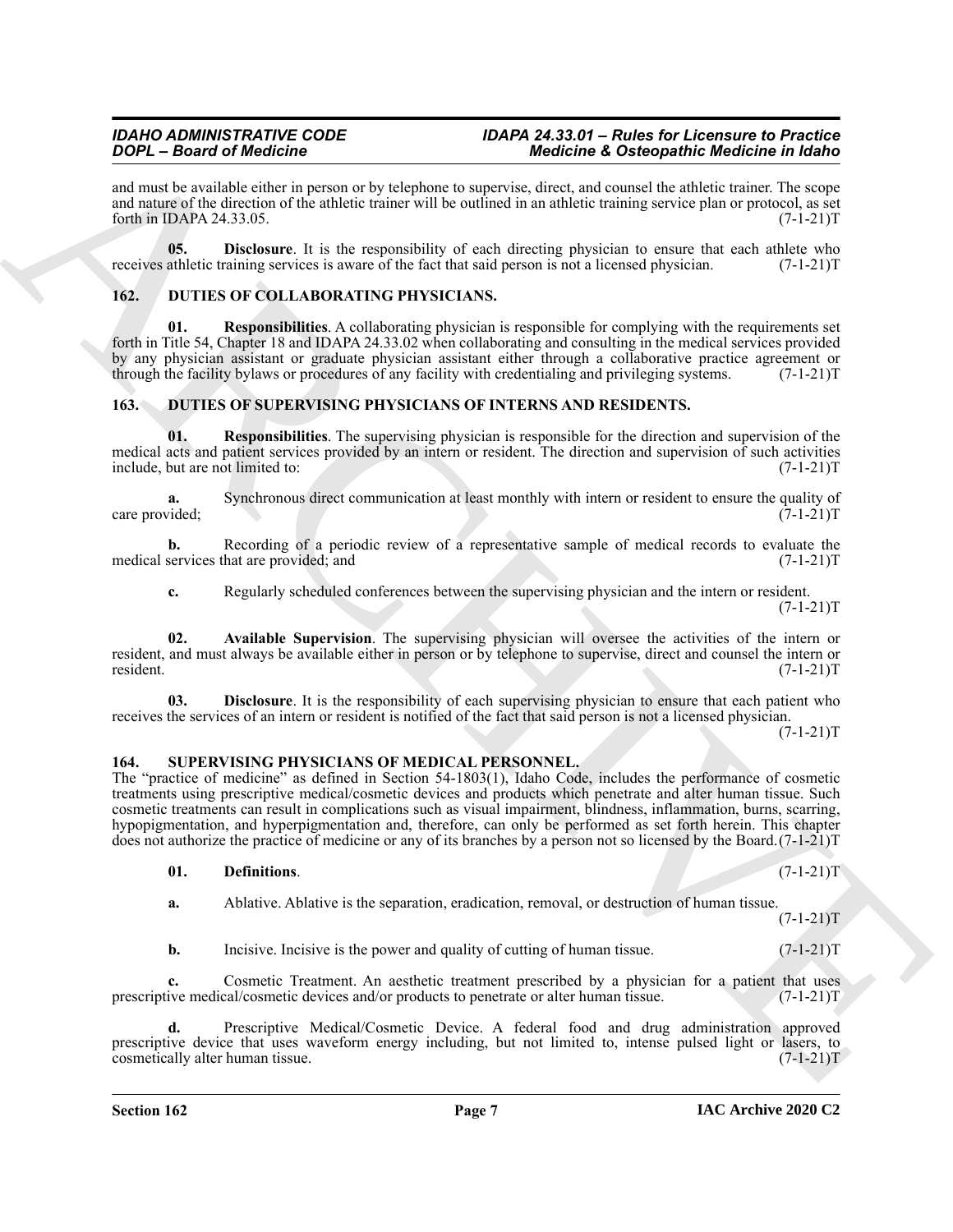#### *IDAHO ADMINISTRATIVE CODE IDAPA 24.33.01 – Rules for Licensure to Practice DOPL – Board of Medicine Medicine & Osteopathic Medicine in Idaho*

**e.** Prescriptive Medical/Cosmetic Product. A federal food and drug administration approved prescriptive product whose primary intended use of the product is achieved through chemical action and cosmetically alters human tissue including, but not limited to, filler substances such as collagen or fat; lipo transfer; muscle immobilizers or sclerosing agents. (7-1-21)T

<span id="page-7-1"></span>**02. Duties and Responsibilities of Supervising Physicians**. The supervising physician accepts full responsibility for cosmetic treatments provided by medical personnel and for the supervision of such treatments. The supervising physician must be trained in the safety and use of prescriptive medical/cosmetic devices and products.  $(7-1-21)T$ 

Patient Record. The supervising physician must document an adequate legible patient record of his ment and plan for the patient prior to the initial cosmetic treatment. (7-1-21)T evaluation, assessment and plan for the patient prior to the initial cosmetic treatment.

**b.** Supervisory Responsibility. A supervising physician of medical personnel may not supervise more than three (3) such medical personnel contemporaneously. The Board, however, may authorize a supervising physician to supervise a total of six (6) such medical personnel contemporaneously if necessary to provide adequate cosmetic treatments and upon prior petition documenting adequate safeguards to protect the public health and safety.  $(7-1-21)T$ 

**c.** Available Supervision. The supervising physician will be on-site or immediately available to respond promptly to any questions or problems that may occur while a cosmetic treatment is being performed by medical personnel. Such supervision includes, but is not limited to: (7-1-21) medical personnel. Such supervision includes, but is not limited to:

Periodic review of the medical records to evaluate the prescribed cosmetic treatments that are provided by such medical personnel including any adverse outcomes or changes in the treatment protocol; and

 $(7-1-21)T$ 

ii. Regularly scheduled conferences between the supervising physician and such medical personnel.  $(7-1-21)T$ 

**EXAMPLE CONTRACT CONTRACT CONTRACT CONTRACT CONTRACT CONTRACT CONTRACT CONTRACT CONTRACT CONTRACT CONTRACT CONTRACT CONTRACT CONTRACT CONTRACT CONTRACT CONTRACT CONTRACT CONTRACT CONTRACT CONTRACT CONTRACT CONTRACT CONTR d.** Scope of Cosmetic Treatments. Cosmetic treatments can only be performed by a physician or by medical personnel under the supervision of a physician. Medical personnel providing cosmetic treatments are limited to using prescriptive medical/cosmetic devices and products that are exclusively non-incisive and non-ablative. The supervising physician will ensure cosmetic treatments provided by medical personnel are limited to and consistent with the scope of practice of the supervising physician. The supervising physician will ensure that, with respect to each procedure performed, the medical personnel possess the proper training in cutaneous medicine, the indications for the prescribed treatment, and the pre- and post-procedure care involved. (7-1-21)T

**e.** Verification Training. The supervising physician will verify the training of medical personnel upon the board-approved Medical Personnel Supervising Physician Registration form. The Medical Personnel Supervising Physician Registration Form will be maintained on file at each practice location and at the address of record of the supervising physician.  $(7-1-21)T$ 

**f.** Disclosure. It is the responsibility of each supervising physician to ensure that every patient receiving a cosmetic treatment is advised of the education and training of the medical personnel rendering the treatment and that such medical personnel are not licensed physicians. (7-1-21)T

**g.** Patient Complaints. The supervising physician will report to the Board of Medicine all patient complaints received against medical personnel that relate to the quality and nature of cosmetic treatments rendered.  $(7-1-21)T$ 

**h.** Duties and Responsibilities Nontransferable. The responsibilities and duties of a supervising physician may not be transferred to a business entity, professional corporation, or partnership, nor may they be assigned to another physician or person. (7-1-21) assigned to another physician or person.

## <span id="page-7-0"></span>**165. -- 241. (RESERVED)**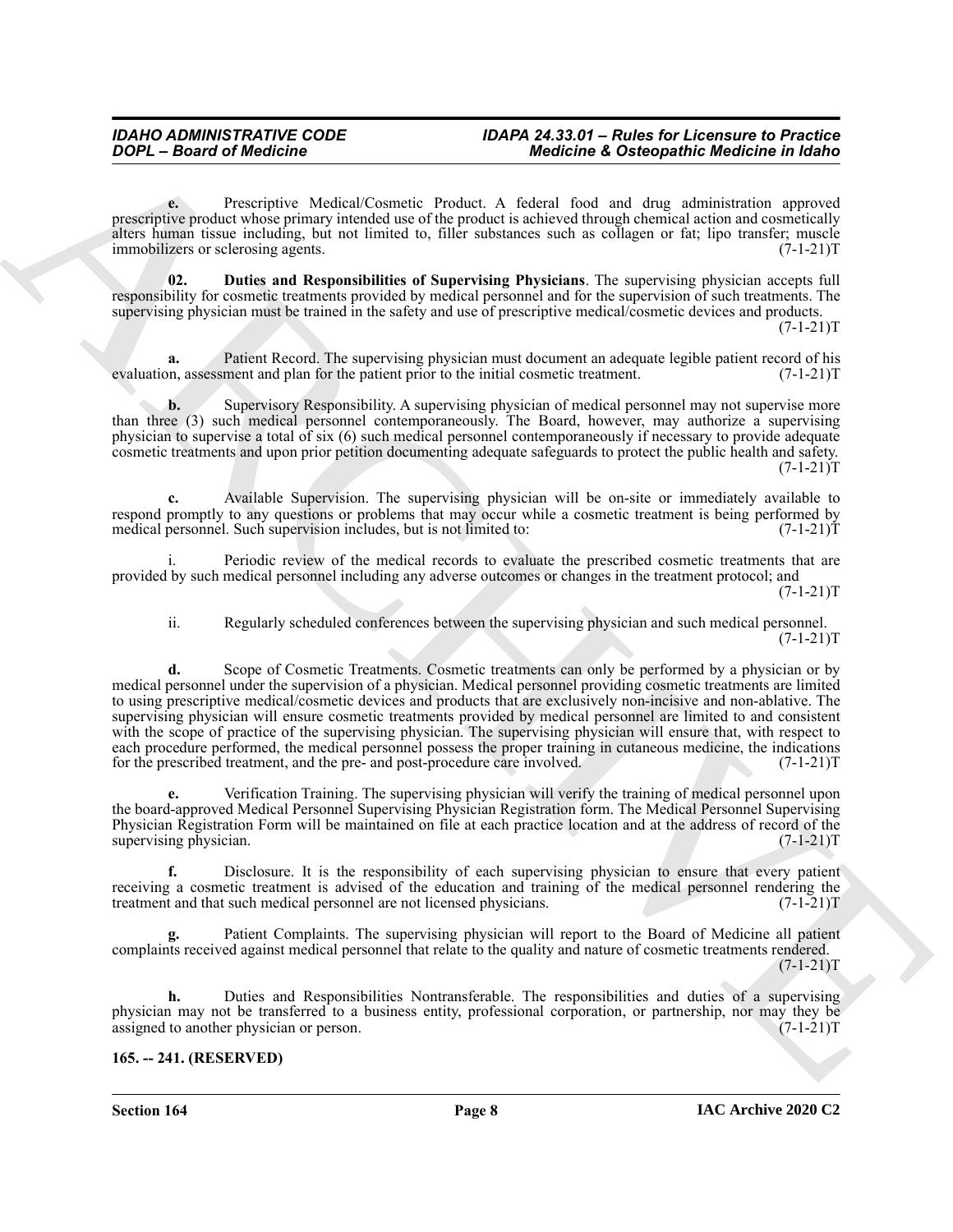#### <span id="page-8-4"></span><span id="page-8-0"></span>**242. DEFINITIONS RELATED TO INTERNS AND RESIDENTS.**

<span id="page-8-6"></span>**01. Acceptable Training Program**. A medical training program or course of medical study that has been approved by the LCME, Council on Medical Education or COCA of the AOA.  $(7-1-21)T$ 

<span id="page-8-5"></span>**02. Acceptable Post Graduate Training Program**. A post graduate medical training program or course of medical study that has been approved by the  $\angle ACGME$  or  $AOA$ .

#### <span id="page-8-13"></span><span id="page-8-12"></span><span id="page-8-1"></span>**243. RESIDENT AND INTERN REGISTRATION.**

**2007** - **Boxer's Medicine Control in the state of the state of the state of the state of the state of the state of the state of the state of the state of the state of the state of the state of the state of the state of 01. Registration Certificate**. Upon approval of the registration application, the Board may issue a registration certificate that sets forth the period during which the registrant may engage in activities that may involve the practice of medicine. Each registration will be issued for a period of not less than one (1) year and will set forth its expiration date on the face of the certificate. Each registration will identify the supervising physician. Each registrant will notify the Board in writing of any change of the supervising physician or the program or course of study fourteen (14) days prior to any such change. If the Board deems the intern or resident qualified, and if the course study requires, the Board may additionally certify on the registration certificate that the intern or resident is qualified to write prescriptions for Class III through Class V scheduled medications. (7-1-21)T

<span id="page-8-11"></span>**02. Termination of Registration**. The registration of an intern or resident may be terminated, suspended, or made conditional by the Board on the grounds set forth in Section 54-1814, Idaho Code, and under the procedures set forth in Section 54-1806A, Idaho Code. (7-1-21) procedures set forth in Section 54-1806A, Idaho Code.

<span id="page-8-8"></span>**03. Annual Renewal of Registration**. Each registration must be renewed annually prior to its in date. Any registration not renewed by its expiration date will be canceled. (7-1-21) expiration date. Any registration not renewed by its expiration date will be canceled.

<span id="page-8-10"></span>**04. Notification of Change**. Each registrant must notify the Board in writing of any adverse action or termination, whatever the outcome, from any post graduate training program and any name changes within fourteen  $(14)$  days of such event.  $(7-1-21)$ T  $(14)$  days of such event.

**05. Disclosure**. It is the responsibility of each registrant to ensure that every patient is aware of the fact that such intern and resident is currently enrolled in a post graduate training program and under the supervision of a licensed physician. (7-1-21)T

#### <span id="page-8-7"></span><span id="page-8-2"></span>**244. FEES - TABLE.**

Nonrefundable fees are as follows:

<span id="page-8-9"></span>

| Fees - Table                                              |  |  |  |  |
|-----------------------------------------------------------|--|--|--|--|
| Resident and Intern Registration Fee > Not more than \$25 |  |  |  |  |
| Registration Annual Renewal Fee - Not more than \$25      |  |  |  |  |

<span id="page-8-3"></span>**245. -- 999. (RESERVED)**

 $(7-1-21)$ T